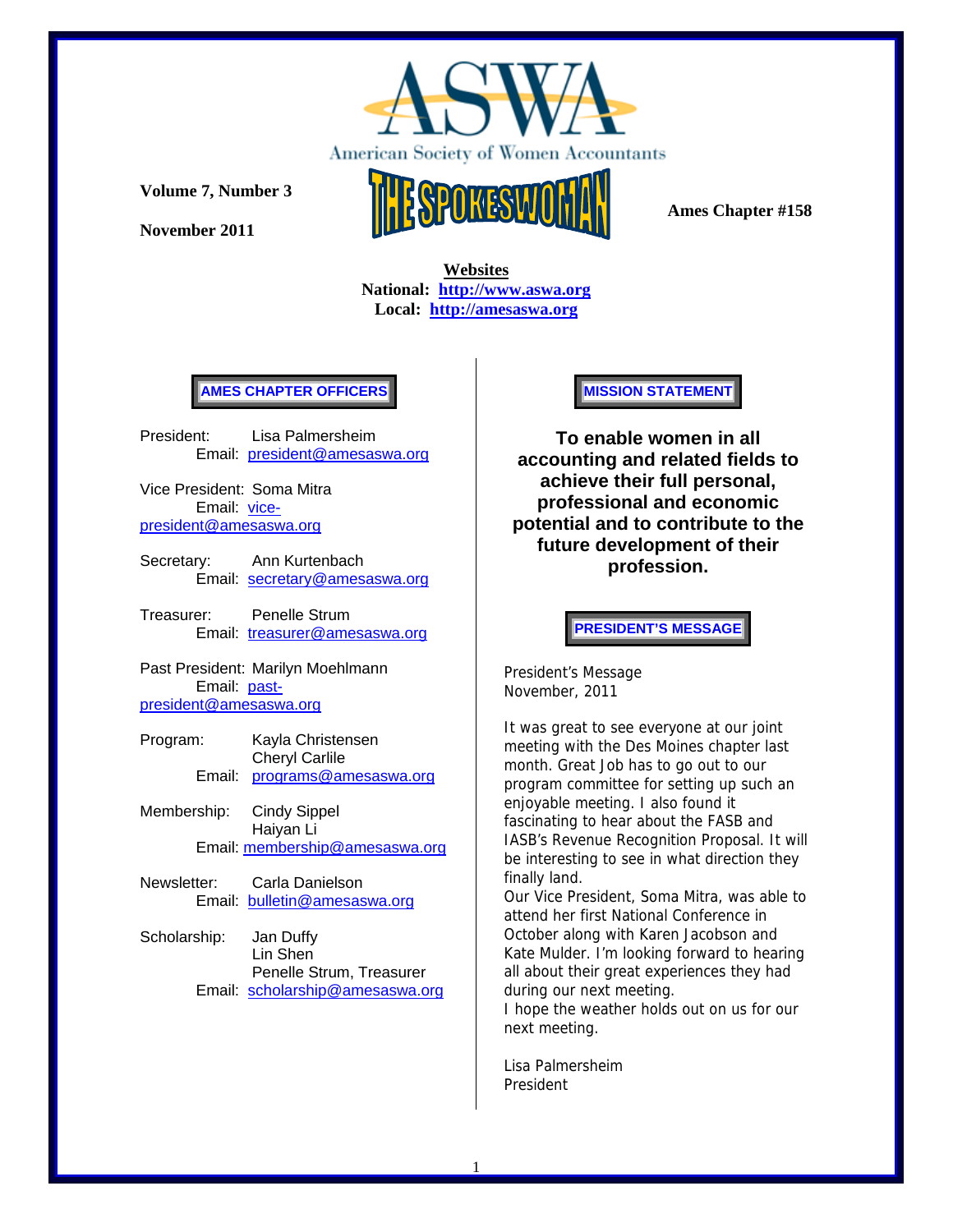

**Volume 7, Number 3** 

**November 2011** 



 **Websites National: http://www.aswa.org Local: http://amesaswa.org**

**AGENDA** 

### Agenda

1. Call to Order 2. Quorum 3. Approval of Minutes 4. Treasurer's Report 5. Committee Reports a. Membership b. Program c. Bulletin d. Scholarship e. Outreach 6. Old Business a. Financial Literacy progress report 7. New Business a. Holiday Party b. TBD 8. Announcements 9. Adjournment

# **MEETING INFORMATION**

| Date: | <b>Wednesday, November 16</b>                                                                                       |
|-------|---------------------------------------------------------------------------------------------------------------------|
| Time: | 5:30 Social, 6:00<br><b>Presentation, 7:00 Dinner</b><br>& Meeting                                                  |
| nner: | Cost: \$10.17 (with tax) at<br>the door $-$ Please pay as<br>you come in and then join<br>us in the back conference |

| Location:    | <b>Pizza Ranch</b>                |  |  |
|--------------|-----------------------------------|--|--|
|              | 1404 Boston Ave                   |  |  |
|              | Ames, IA, 50010                   |  |  |
|              | 515-232-1999                      |  |  |
| <b>RSVP:</b> | An e-vite will be sent out        |  |  |
| Presenter:   | <b>Kristy Maitre, IRS Liaison</b> |  |  |
| Bio:         | Kristy came to the service        |  |  |
|              | in 1986 as a seasonal Tax         |  |  |
|              | Specialist. Since then she        |  |  |
|              | has served in positions of        |  |  |
|              | filing season manager,            |  |  |
|              | <b>Taxpayer Education</b>         |  |  |
|              | <b>Coordinator, Senior Tax</b>    |  |  |
|              | <b>Specialist, Revenue Agent</b>  |  |  |
|              | and her current position as       |  |  |
|              | <b>Senior Stakeholder</b>         |  |  |
|              | Liaison. The position             |  |  |
|              | strives to deliver timely         |  |  |
|              | messages of interest to tax       |  |  |
|              | practitioners in the State of     |  |  |
|              | lowa as well as small             |  |  |
|              | business organizations.           |  |  |
|              |                                   |  |  |
|              | <b>OCTOBER 2011 MINUTES</b>       |  |  |

There was no business meeting in October since there was a joint meeting with the Des Moines chapter.